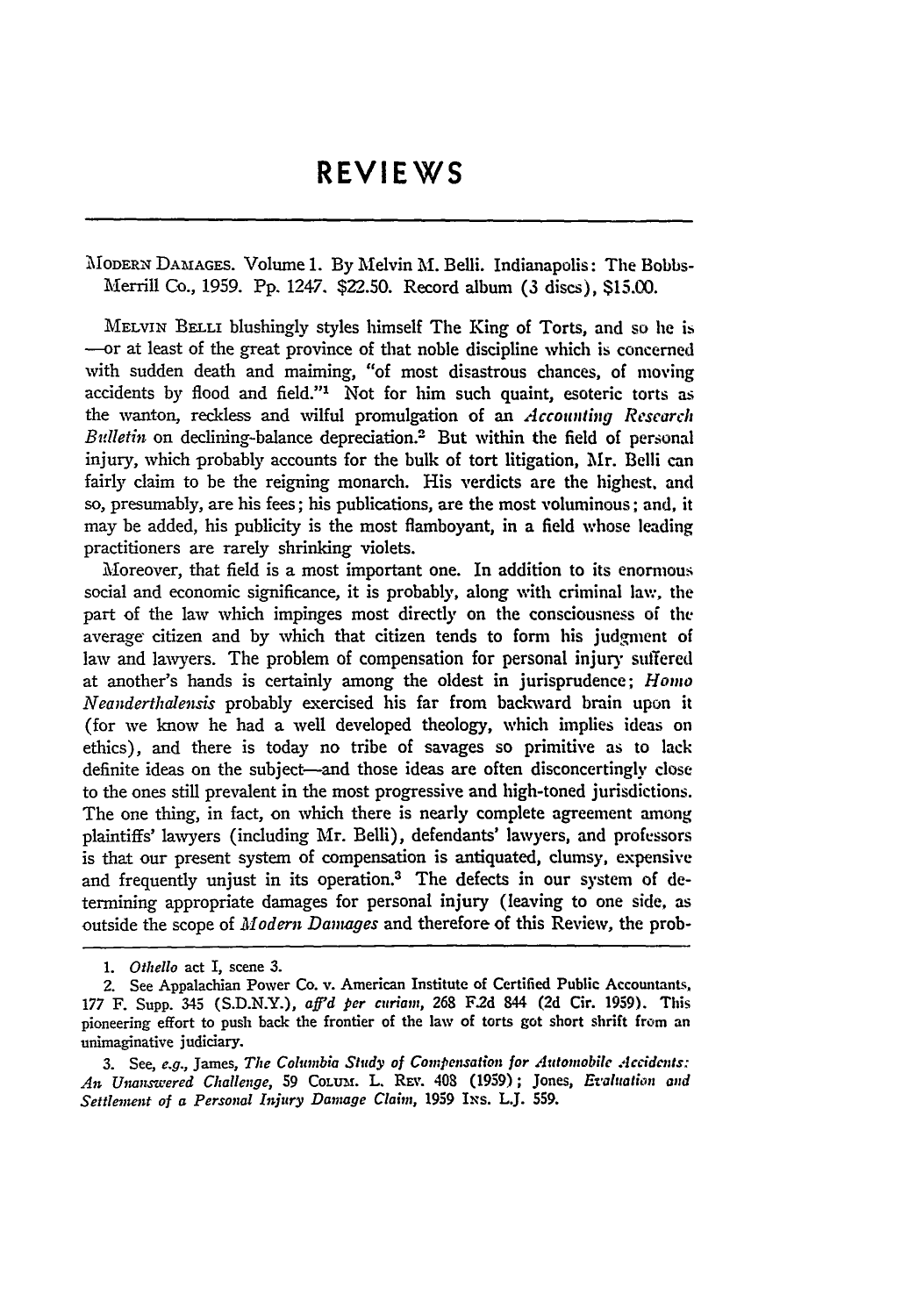lems incident to adjudicating liability in the first place) are numerous and obvious; only the most salient need be mentioned.

1. Generally speaking, damages must be awarded once for all and in a lump; the plaintiff must, within a comparatively short time after the accident occurs, recover for *all* of his loss of earnings, medical expense and pain and suffering-including those which he has yet to suffer and may never suffer.<sup>4</sup> In many cases, of course, it is exceedingly difficult for doctors, let alone jurors, to make such a forecast with even a semblance of accuracy, and the difficulty is raised to the order of impossibility when it is required that this conjectural decrease in income and increase in outgo be capitalized in contemporary dollars. Moreover, while the purpose of the award is, of course, to put the victim in the same economic situation in which he would have been if the accident had never occurred (with appropriate lagniappe for his pain and suffering), the state of mind of the gratified recipient of a sudden and substantial (or even stupendous) bundle of cash is often and regrettably much less like that of a man who has traded future earnings for investment cash than like that of a man who has just won the Irish Sweepstakes.<sup>5</sup>

2. The evaluation of damages is at best inexact and at worst capricious. How can a jury or a judge calculate the effect of a broken nose on a spinster plaintiff's chance of making a profitable marriage? What is the cash value of a four-year-old to his parents? Of an amputated finger to an ambitious but maybe untalented student of the violin? Should a widow who is an overpowering cutie with a wide choice of rich second husbands receive lesser damages for the wrongful death of a husband than a relict who is painfully plain? It is hardly a matter for wonder that lay and judicial assessors wandering in such a maze too frequently give weight to such extraneous but tangible factors as the personality of the plaintiff or the picturesqueness of his injuries.

3. If it is possible to calculate medical expenses with some approach to exactness and to make guesses at loss of earnings which are at least educated, the intrinsic impossibility of pricing pain is such as to cause some commentators simply to throw up their hands and propose that this element of damages be abolished.<sup>6</sup> The one yardstick which naturally suggests itself to the juror-"what would I charge to suffer this pain myself?"-is also,

**6. E.g., GREEN, TRAFFIC VICTIMS-TORT LAW AND INSURANCE 88 (1958).** 

<sup>4.</sup> Fetter v. Beale, 1 Raym. 339, 91 Eng. Rep. 1122 (K.B. 1699), *aff'd sub non.* Ferrer v. Beale, 1 Raym. 602, **91** Eng. Rep. 1361 (K.B. 1702). The plaintiff collected £11 for the defendant's tortious battery upon his skull. Thereafter, he developed alarming sequelae—"part of his skull by reason of the said battery came out of his head" and sought additional damages. The defendant successfully pleaded in bar the original recovery, Chief Justice Holt remarking that when the case was originally tried before him, "the plaintiff and defendant appeared to be both in drink, and the jury did not well know which of them was in fault, and therefore they gave the less damages." One wonders whether this important principle of the common law would be the same **if** Fetter (or Ferrer) had been sober when his cranium was cracked.

<sup>5.</sup> See James, *supra* note **3,** at 412; Jones, *supra* note 3, at 565-66.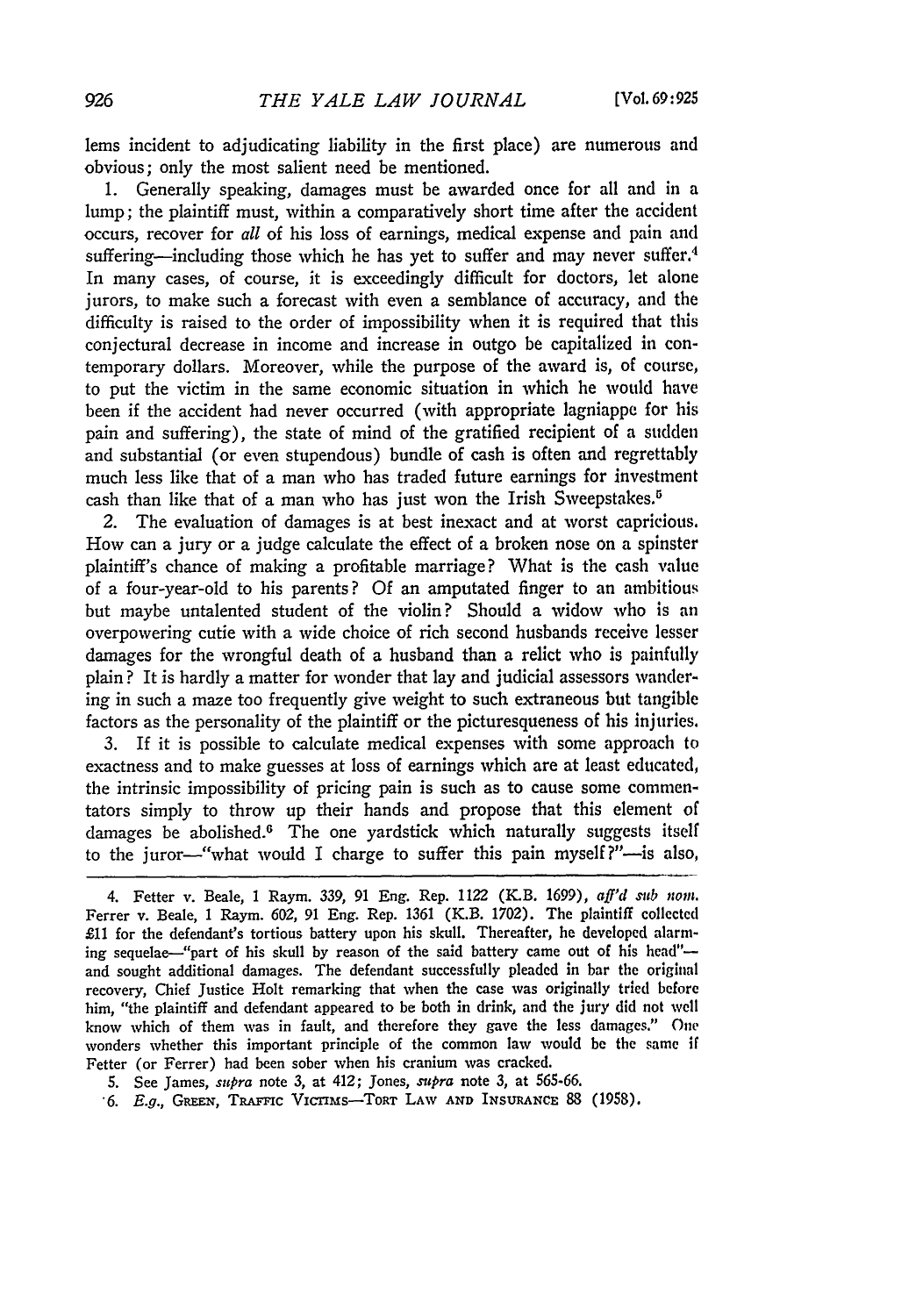as Mr. Belli points out, $7$  the one which the court firmly instructs him to ignore. Yet damages for pain are often the largest component of an award.<sup>8</sup>

4. As noted above, the sum handed a successful plaintiff in theory is supposed to put him in the financial position he would have occupied if he had suffered no injury. In fact, as Mr. Belli frankly recognizes, a third or a half will normally go to pay his lawyer's contingent fee.<sup>0</sup> Courts, of course, shelter juries from such information as sternly as Victorian parents sheltered children from sex. Fortunately, the juries (like the children) usually know it anyhow and often take care of this item by inflating the rest of the damages; it has been suggested that in practice "pain and suffering" is frequently a term of art meaning "counsel fees."<sup>10</sup> I intend no pharisaical reprobation of the practice of charging such a substantial contingent fee. Given the present system of awarding compensation, it seems to be about the only way to assure competent representation of an impecunious plaintiff; "it can hardly be said as a general proposition that counsel who conscientiously satisfies himself of the merits before taking on an indigent plaintiff's case on a contingent basis is necessarily any less ethical than counsel who vigorously defends a clearly meritorious case because for so doing he is in receipt of a fat fee from a wealthy defendant."<sup>11</sup> Whether a system of compensation which entails such costs can and ought to be radically changed is, of course, quite another question.

5. The upshot is that an award which fairly compensates a claimant for his injuries, which is neither inadequate nor excessive, is so rare as to **be** practically unheard of. The layman, morosely perusing the insurance company propaganda which accompanies the annual notice that his liability insurance premium has been raised again, develops a stereotype of an imbecile jury, mesmerized by the baroque rhetoric of a wily ambulance chaser, lifting a plausible malingerer to sudden affluence. There is some truth in the picture, but probably not much. Mr. Belli, the Apostle of the Adequate Award, makes out a persuasive case for the proposition that, at least in cases of serious injury or death, the average award in most jurisdictions tends to be far too low. More, he makes the surprising, but apparently accurate, assertion that juries are habitually more niggardly than judges in making awards.12 On the other hand, the undoubted rise in recent years in the cost of settling personal injury claims (a rise which is too large to be accounted for merely by inflation)<sup>13</sup>

7. Pp. 18-19.

**8.** See Morris, *Liability for Pain and Suffering,* 59 **COLUM.** L. **Rfv.** 476, 479-80 (1959).

9. P. 29.

10. See Morris, *supra* note 8, at 477-78.

**11.** Angoff v. Goldfine, 270 F2d 185, **191** (Ist Cir. 1959).

12.' *E.g.,* **pp.** 27, 33. Mr. Belli picks up somewhat unexpected support from a veteran member of the defendants' bar, who estimates on the basis of the experience of one large insurance company in the year 1958 that juries on the average give the plaintiff rather less than a fourth of the sum he is demanding. See Jones, *supra* note **3,** at **559-60. . 13.** See James, *supra* note **3,** at 411.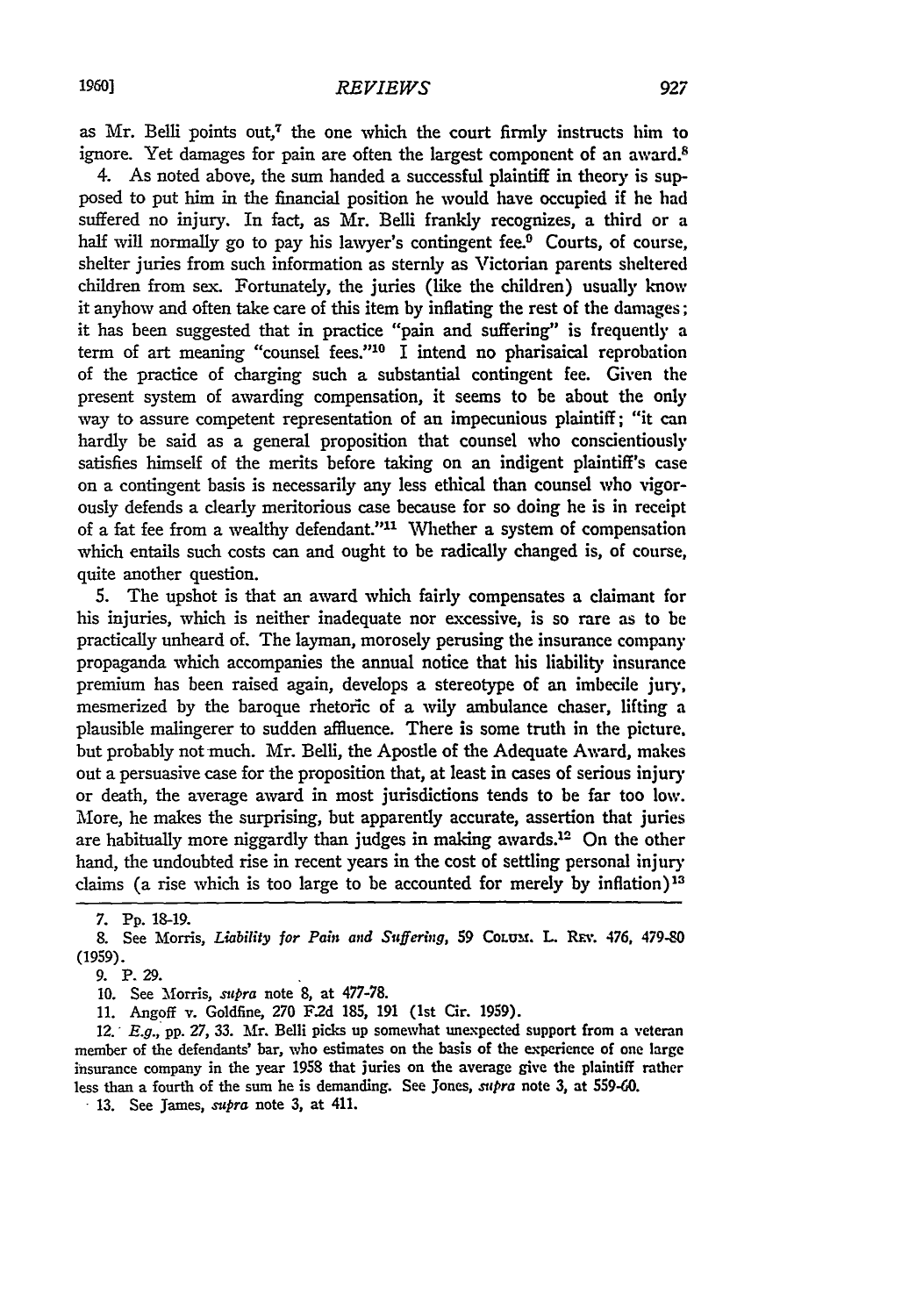may in large measure be attributable to the fact that the comparatively trivial injury is often grossly overcompensated-not so much **by** judges or juries as **by** the insurance companies themselves, who, penny-wise and pound-foolish, think to save litigation costs **by** compromising such claims without regard to merit.<sup>14</sup>

The subject matter of *Modern Damages* is therefore of vast importance, and few men are better qualified **by** experience to discuss that subject than is Mr. Belli. The more, then, is the pity that he has stuffed his opening chapters with claptrap and composed much of them in a style which makes it exceedingly hard to take his really valuable collection of data on damages as seriously as it deserves to be taken.

**Of** the three chapters of the present volume, chapter I, "Modern Damages in Perspective," is a disorganized editorial devoted to the general proposition that damages for personal injuries ought to be higher than they are. Here and there a nugget of worthwhile information gleams in the heap of drossfor example, the report that some insurance companies now deal with the problem of the future effects of plaintiff's injuries by handing him, along with damages for what he has already suffered, a paid-up insurance policy payable in the event that serious consequences actually develop.<sup>15</sup> But no real attempt is made to discuss or even to describe alternatives to the present system-possibly because Mr. Belli is personally very well satisfied with the essentials of that system, provided only that something is done to increase the size of awards. Specifically, Mr. Belli makes virtually no mention of the principal suggestion for reforming the law of personal injury where it most needs reform-the institution of some sort of Automobile Compensation Plan, analogous to workmen's compensation. 16 Chapter II, "History of the Law of Damages," is an ill-advised effort to give the humble Claimants' Compensation Attorney (as he likes to call himself, in the manner of the Morticians, Realtors, Beauticians, etc., etc.) the illusion that he practices a profession which is not merely useful but full of book learning, by presenting, in somewhat the style of a Hearst Sunday supplement, a history and comparison of the law of torts in different times and places. Leading off with a sonorous misquotation from Shakespeare,<sup>17</sup> Mr. Belli pays his respects, *inter alia*, to Hammurabi, Moses,

17. Mr. Belli's version, which he attributes simply to an inscription "which appears above the entrance to the Archives Building in Washington," is "The past is but a prologue to the future." P. 64. The actual text is "What is past is prologue," *The Tempest* act II, scene 1, and it is in fact correctly quoted on the pedestal of one of the heroic sculptures which adorn the National Archives Building-all of which Mr. Belli

<sup>14.</sup> See Jones, *supra* note 3, at 563-64.

**<sup>15.</sup>** Pp. 32-33.

<sup>16.</sup> Mr. Belli's superficial allusion to the problem is at 26-27. For a concise but informative treatment, see **GRECoRY** & **KALVEN,** ToRTs 743-83 (1959). Interest in such reforms is not limited to professors. The State of Maine, which is not noted for rash sociological experimentation, is seriously considering the creation of a state-administered motor vehicle accident indemnity fund. See Opinion of the Justices, **155** Me. 125, **152** A.2d 494 (1959).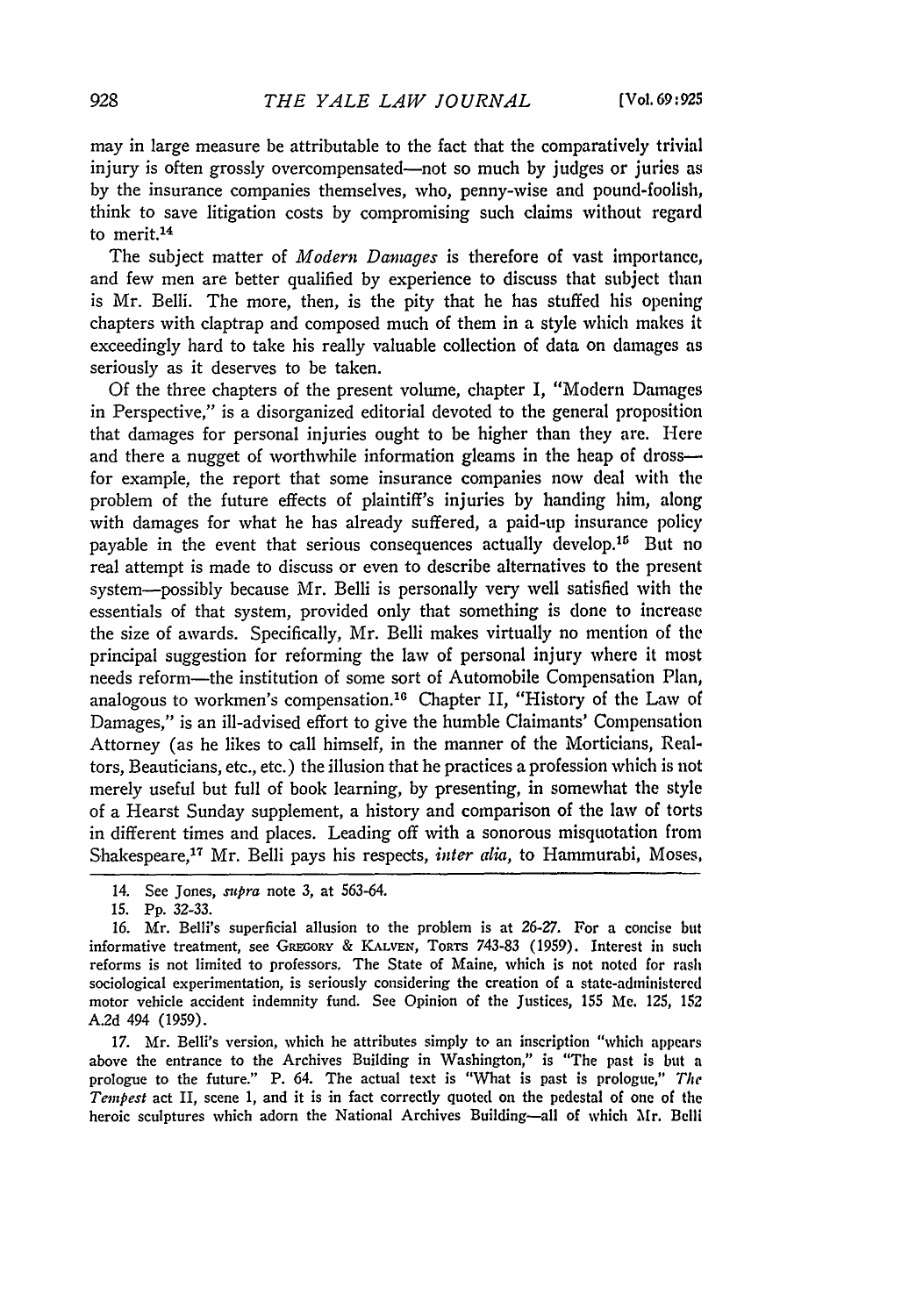Confucius, Ulpian, Justinian, Mohammed and the fathers of the Common Law. It is probably impossible adequately to summarize this mass of jurisprudence in eighty-three pages; certainly Mr. Belli has not done so.<sup>18</sup> Moreover, granted that Mr. Belli is a busy man, with no time for such pedantries as proofreading or the employment of a dictionary, I cannot feel that the status of law as a learned profession is enhanced by such astonishing phrases as "appellate judicial circumcision of awards."<sup>19</sup>

Chapter III, however, redeems the work. It is simply a state **by** state tabulation of significantly high awards, many of them unreported elsewhere, for wrongful death and various types of personal injury, accompanied both **by** shrewd practical comments and by figures on judicial salaries and average lawyers' incomes in the particular jurisdiction (although not, unfortunately, the fees of counsel in the individual cases reported). **As** might be expected, California (Belli's home ground) and New York set targets for the rest of the nation to shoot at when it comes to adequacy of awards for personal injury-for example, a California verdict of 85,000 dollars for two broken legs and a broken cheekbone.<sup>20</sup> The states of the late Confederacy lag badly, particularly if the plaintiff is a Negro, $21$  but show signs of improvement. In some jurisdictions at least, there seems to be an instructive correlation between the size of awards and the size of judicial salaries. These are, of course, merely examples; hundreds and maybe thousands of interesting conclusions can be extracted or deduced from Mr. Beli's figures.

At the very least, his chapter III ought to be a Golconda of information, comparable to Bowditch's *Prartical Navigator,* for the lawyer who wants to know what his client ought to settle for, for the student or teacher of torts, and for those who, like myself, merely find facts fascinating.<sup>22</sup> Mr Belli's

might have learned **by** the simple expedient of consulting Bartlett. These errors, which of course are unimportant in themselves, are symptomatic of Mr. Belli's slapdash approach to legal writing.

**18.** *Cf., e.g.,* the statement that "The Roman Legal System... disappeared in about **<sup>650</sup>A.D."** P. 94. This is assuredly one of the most summary dismissals ever accorded the Byzantine Empire. In particular, it seems most unfair to the memory of Basil I, the Macedonian, who, when not preoccupied with war or theology, turned his forceful personality and considerable talents to the modernization and revivification of Justinian's Code. See **1 VASILIEV, HIsTORY OF THE** BYZANTlzE **EmPias** 339-43 (2d ed. **1958).**

**19.** P. **30.** I learn from my own dictionary and the King James version that the word "circumcise," in addition to its primary meaning, has a secondary meaning, to purify spiritually. *E.g., Colossians* 2:11. **I** doubt, however, that Air. Belli had in mind this somewhat uncommon usage, for his dislike of remittitur makes it unlikely that he would regard such circumscription of the jury's discretion as "spiritual purification."

20. P. 264.

21. P. 148.

22. I appreciate with peculiar keenness the practical value of *Modern* Damages, for, as it happens, I was once myself a personal injury claimant and would have greatly benefited from Air. Belli's *vade inecum* if I had had it. **A** massive marble table, negligently installed by a landlord, lit on my great toe, with excruciating results. I was at the time associated with a corporation law firm which frequently handled private place